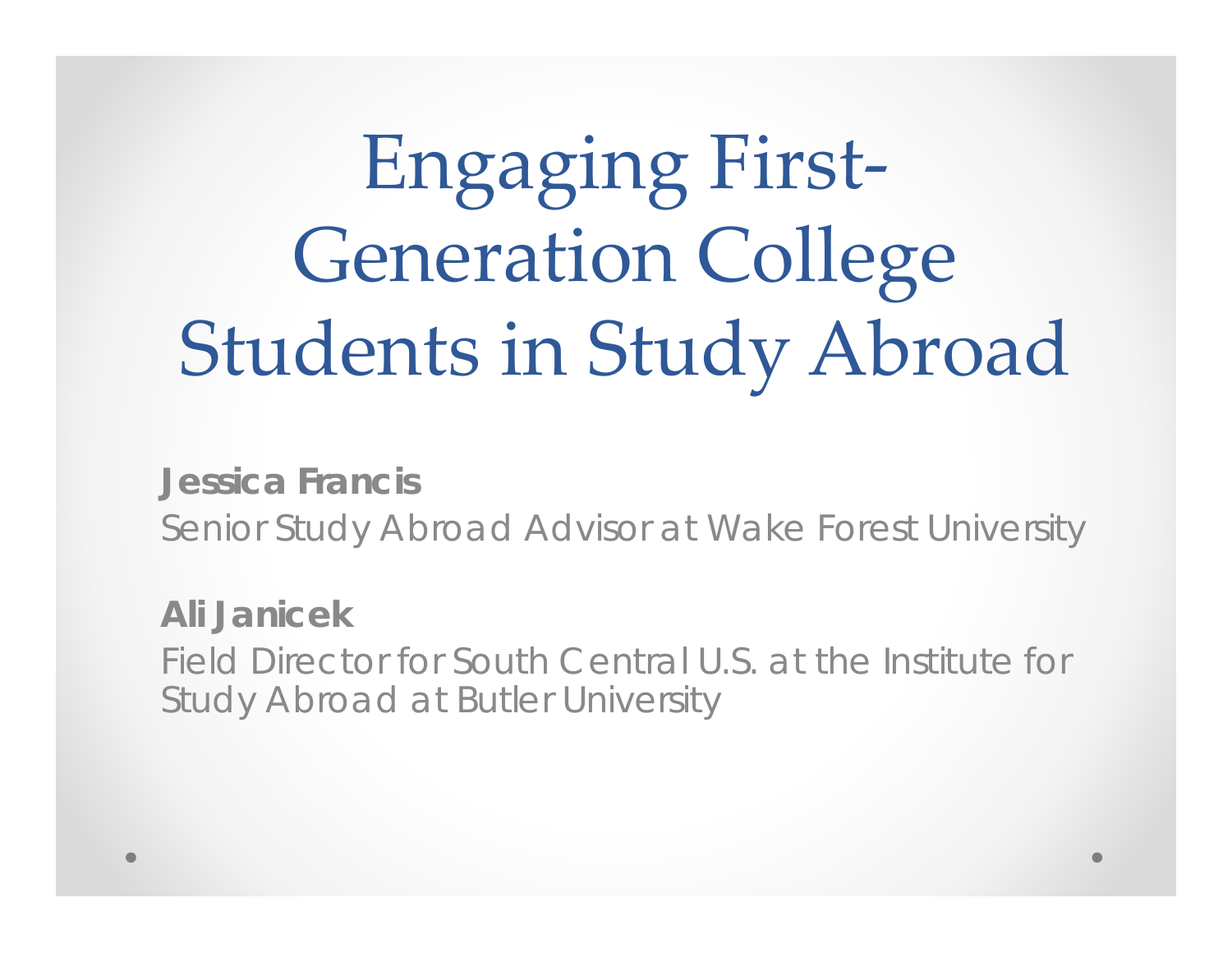# Wake Forest University

- Private university, based in Winston-Salem, ~4775 ug.
- 60-65% of undergraduates study abroad for credit before graduation (around 675 this year)
- Approximately 2/3 of students who study abroad do so for a semester or year, 1/3 for a summer term
- Annually accept around 100 first-generation students
- 30 of those students are categorized as Magnolia Scholars, special group of first-generation students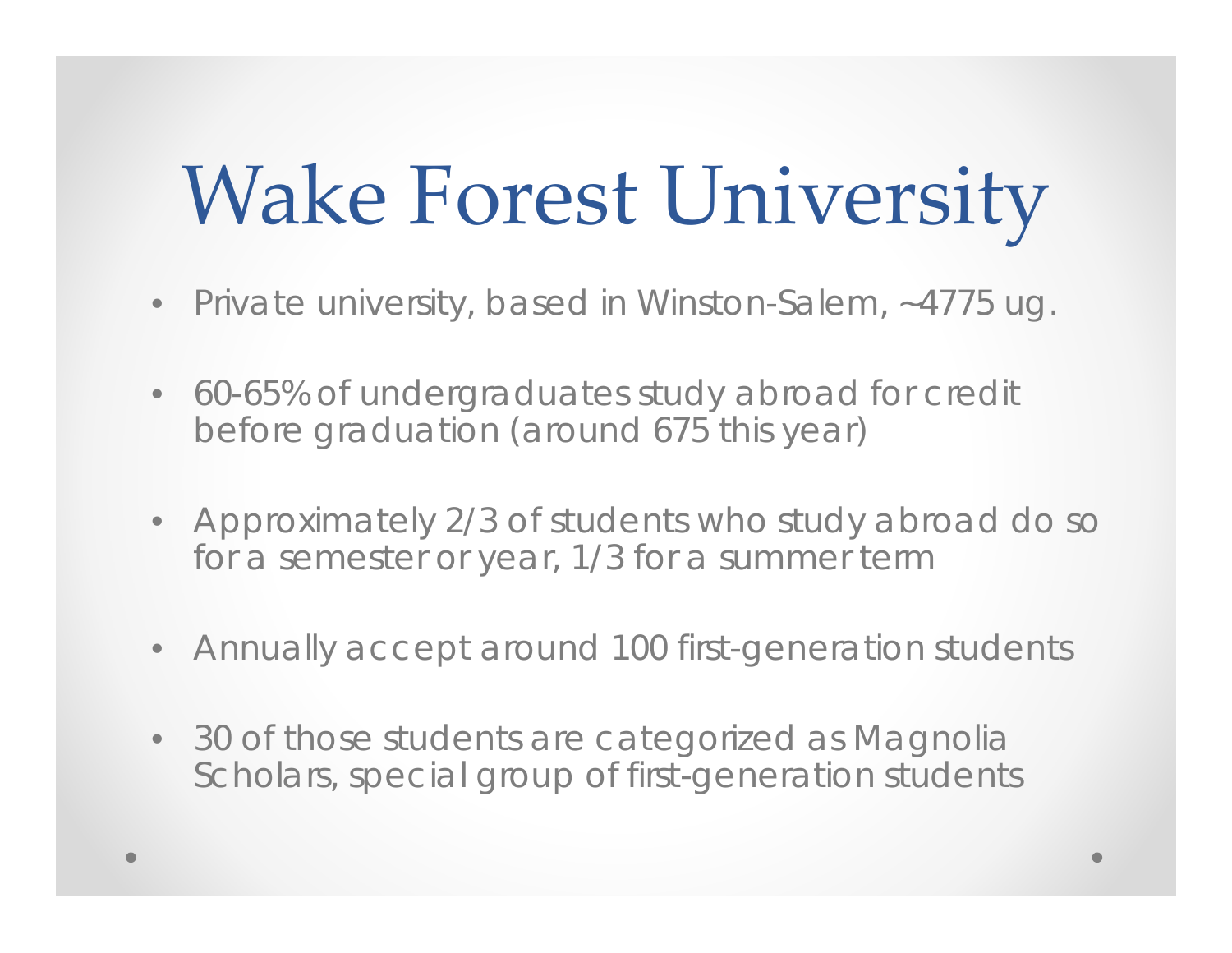# Institute for Study Abroad

- Non-profit program provider founded in 1988
- About 100 programs in 15 countries
- Mostly direct-enroll semester/year
- Recent data on our first-generation students
	- o 66 total (30 England/Wales, 14 Australia, 6 Argentina, 4 Costa Rica, 3 Scotland, 3 Ireland, 2 New Zealand, 2 Peru, 2 Chile, 1 Egypt)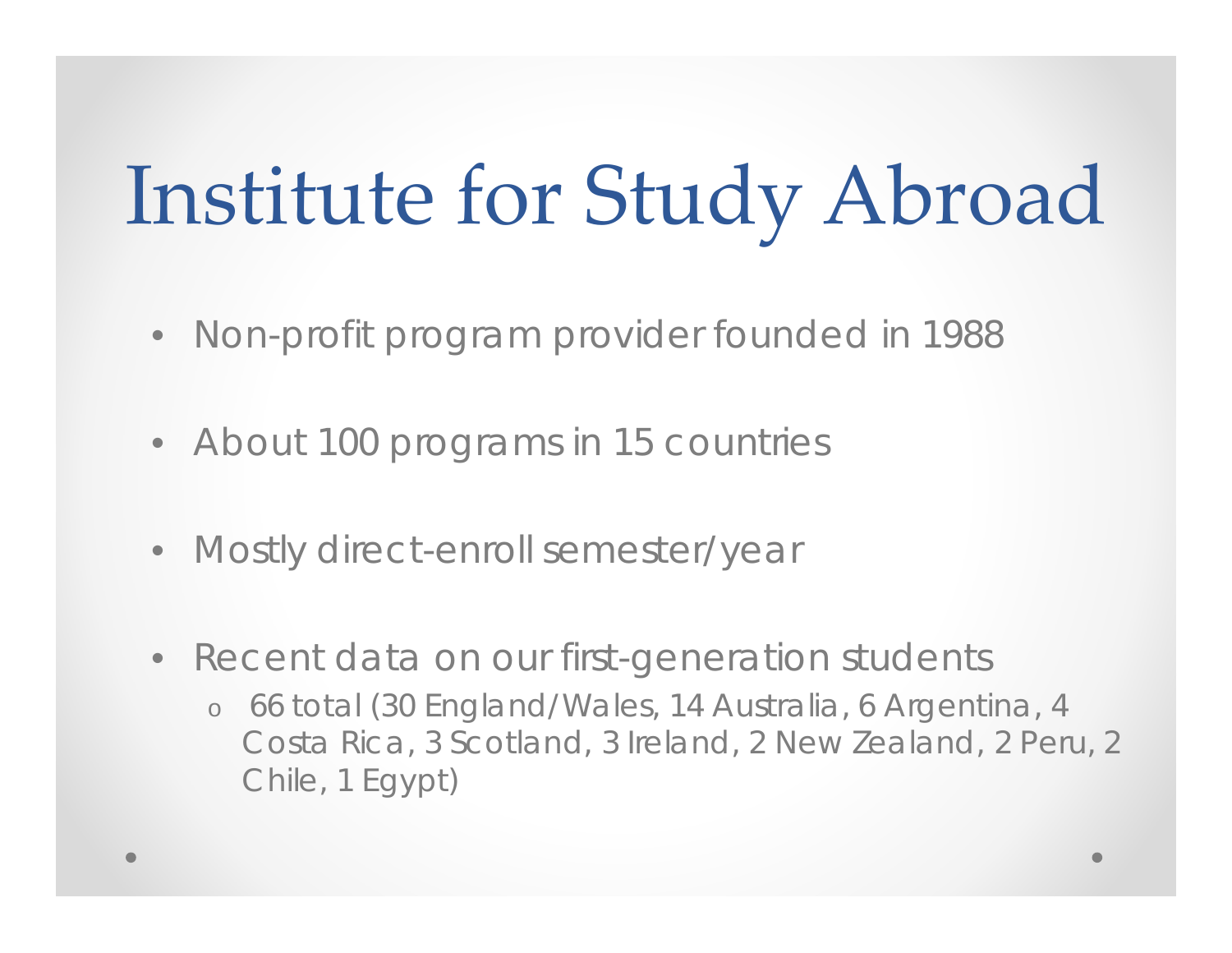# Purpose of this Session

- $\bullet$ Outline characteristics of first-generation students
- Challenges faced by these students before and during the abroad experience
- Best practices for advising first-generation students and increasing study abroad applications
- Overview of unique financial and pre-professional incentives campuses and program providers are offering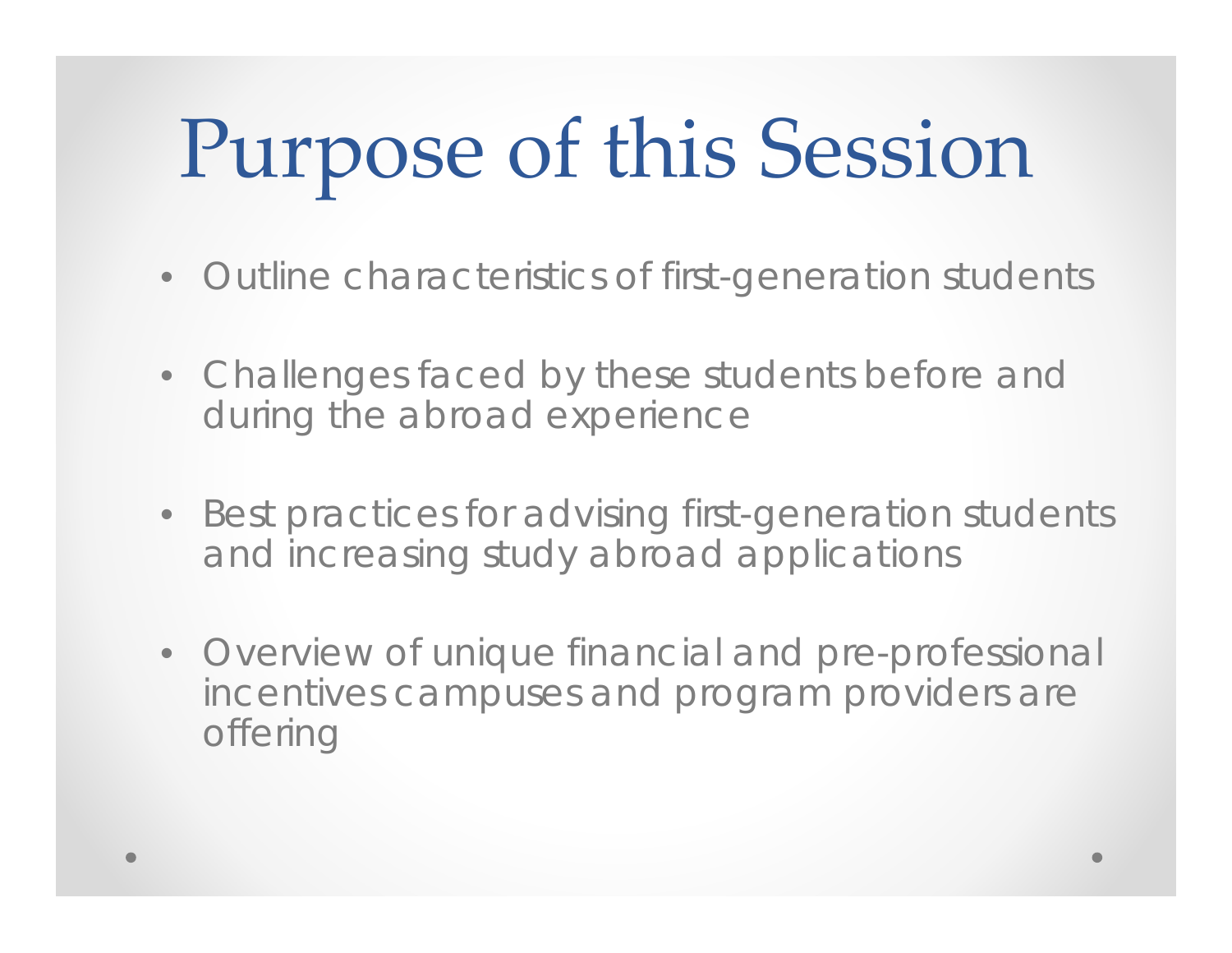#### Characteristics of First‐Generation Students

- • First-generation students - dependent or independent students whose custodial parents/guardians did not graduate from a fouryear college or university.
- $\bullet$ Up to 40% of all undergraduates, **very** heterogeneous group
- $\bullet$ Less likely to participate in study abroad, not in Open Doors
- $\bullet$  "Invisible" group – not necessarily low Socioeconomic Status or Ethnic **Minority**
- • More practical and focused on academic career & vocation, nonhumanities majors
- $\bullet$  Typically reasons for going abroad (independence, new challenges) are not as applicable for these students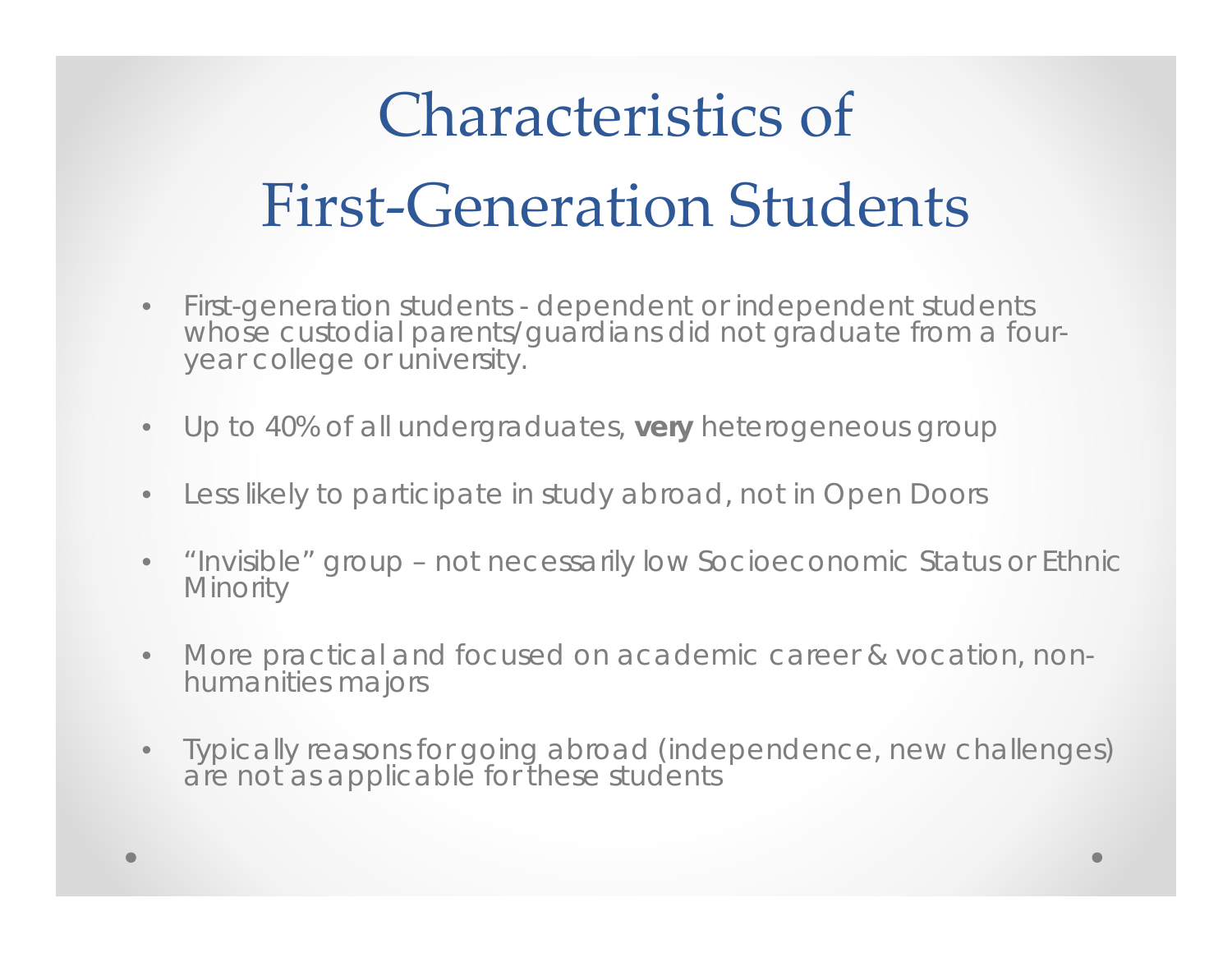#### Characteristics of

#### First ‐Generation Students (cont'd)

- Great work ethic
- Go-getters, hustlers!
- $\bullet$ Resourceful
- $\bullet$ Independent
- Appreciative
- $\bullet$ Already somewhat nimble navigating multiple cultures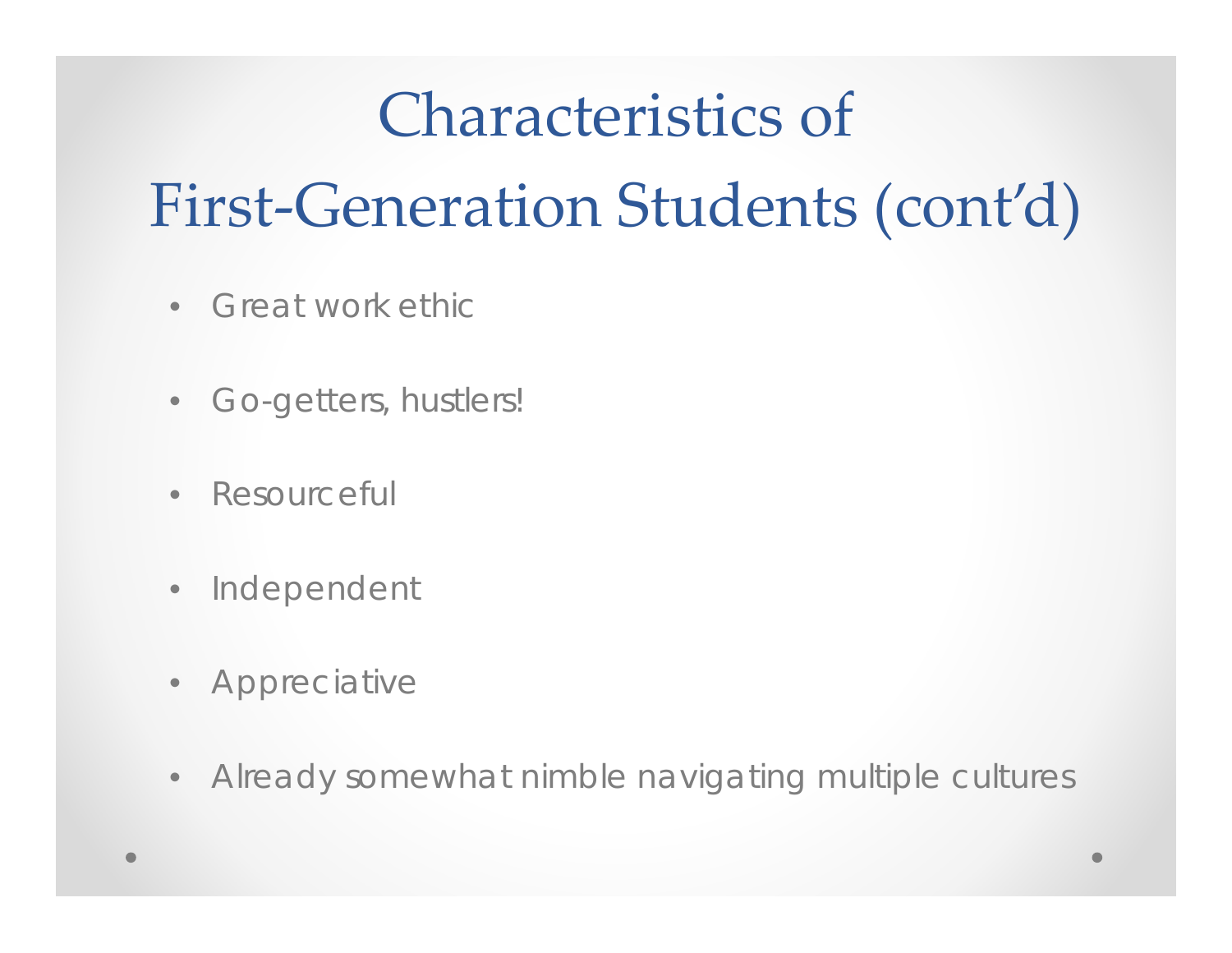# Challenges

- Family & Friends
- Financial constraints less likely to have loans, more likely to have job
- Academic study abroad has to be "worth it"
- Lack of knowledge of systems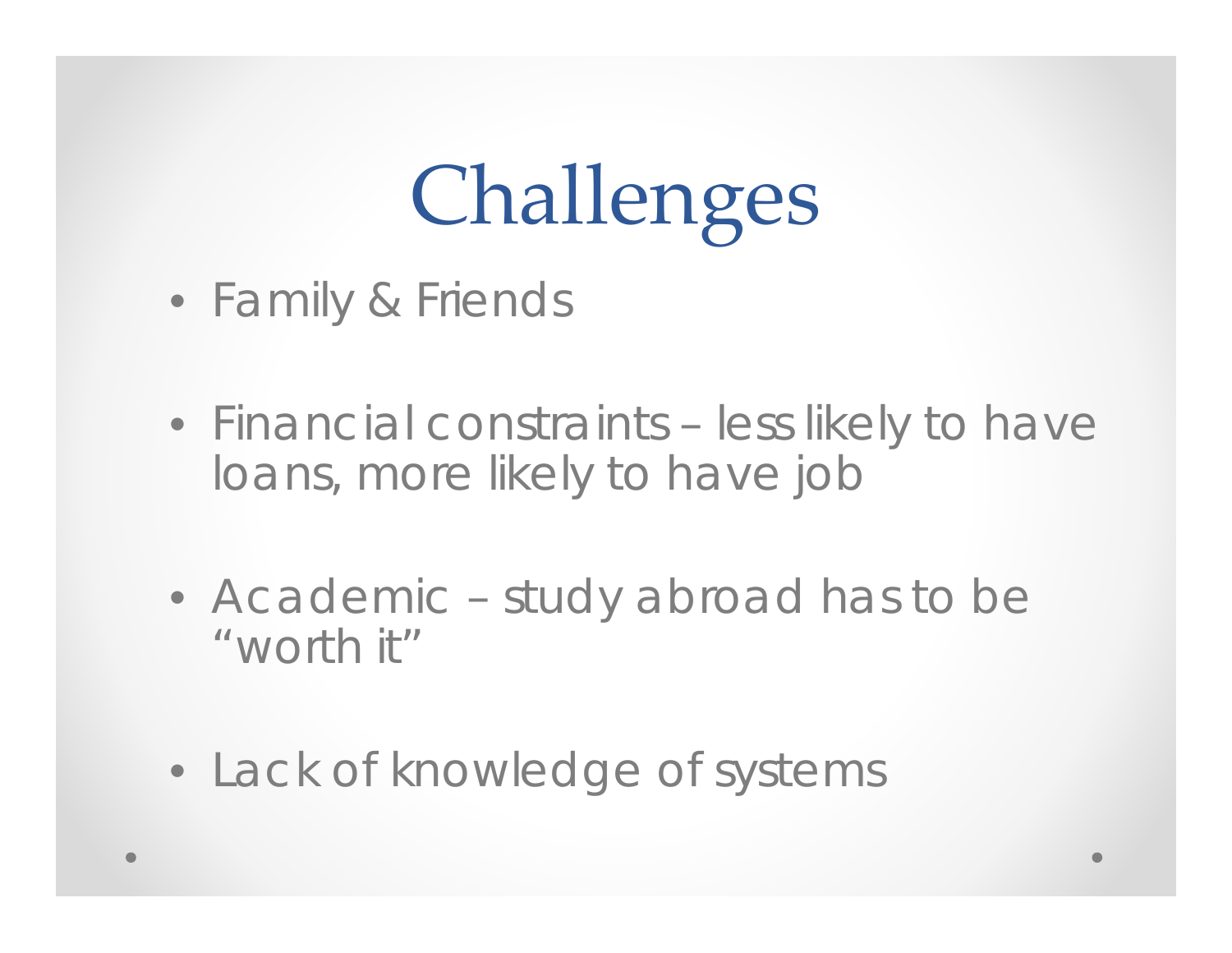# Family Affair

- Different type of *helicopter* parents
- More and different questions
- Engaging and including the family
- Providing additional material beyond typical predeparture material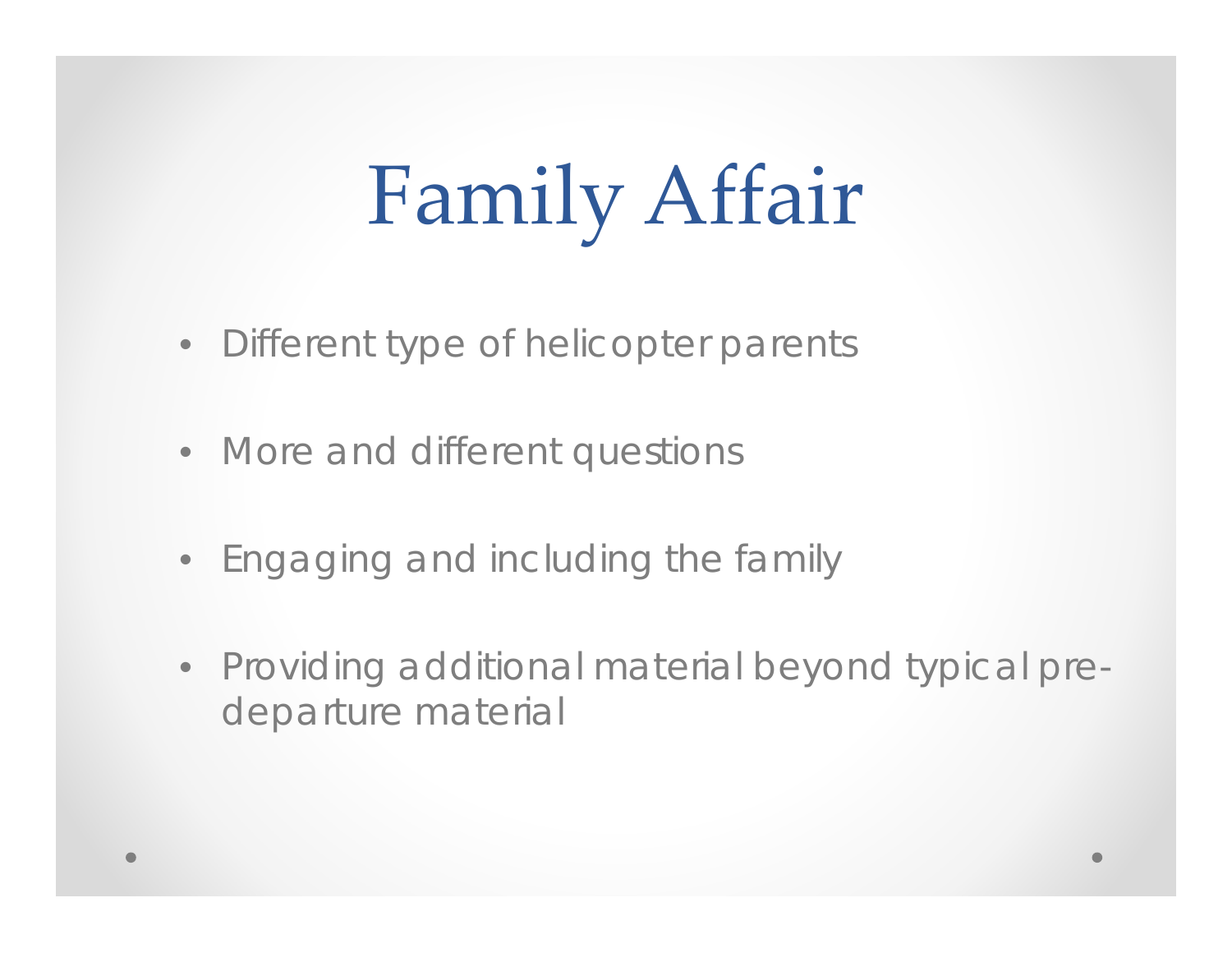# Advising

- Personalized time
- Passports
- Engaging with the student outside of the study abroad process
- Presenting comfortable opportunities for questions
- Focus on career preparation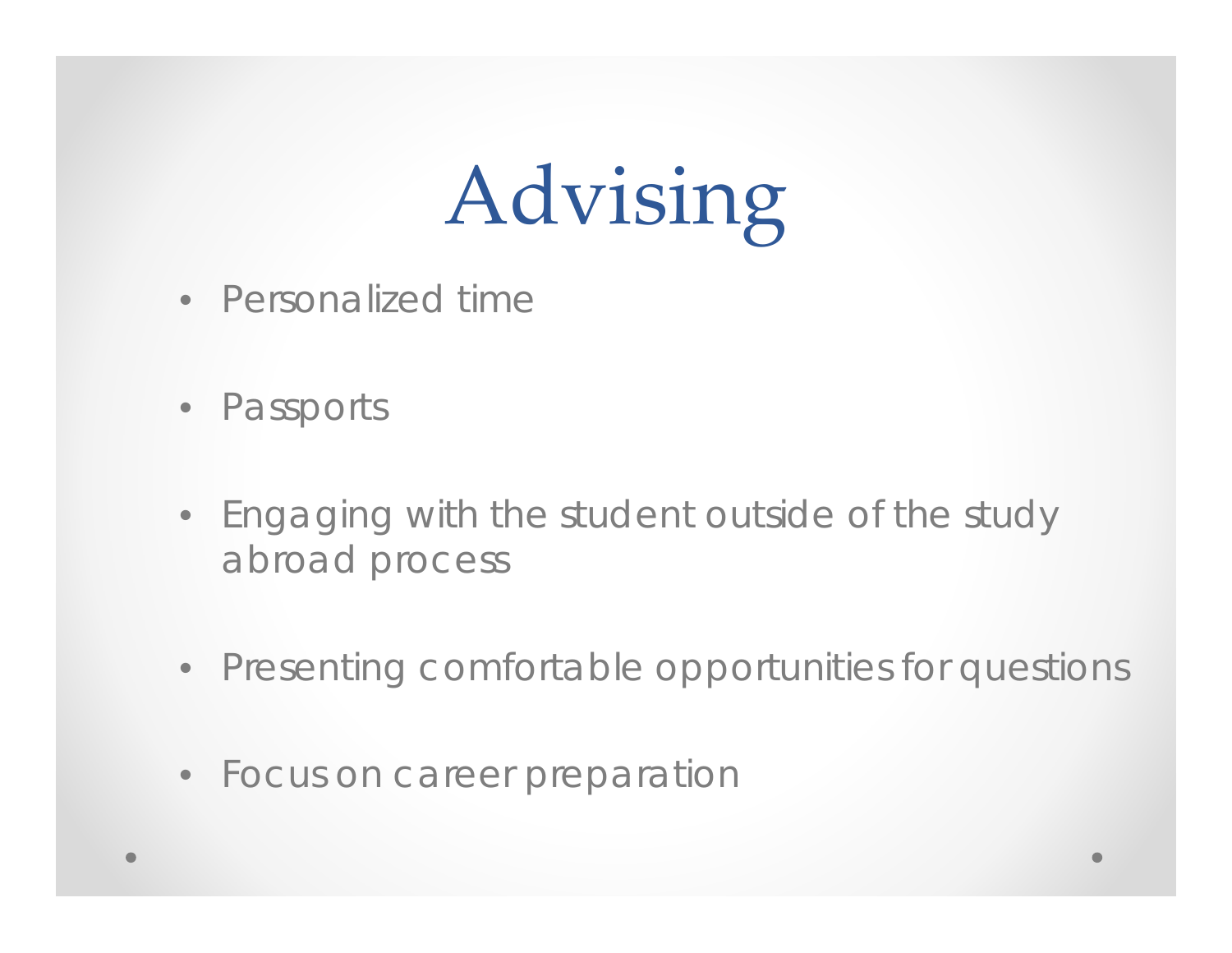# Application Support

- Reviewing material and essays
- Assisting with application fees and deposits
- Continued support while abroad (regarding FAFSA, housing, course enrollment back at home)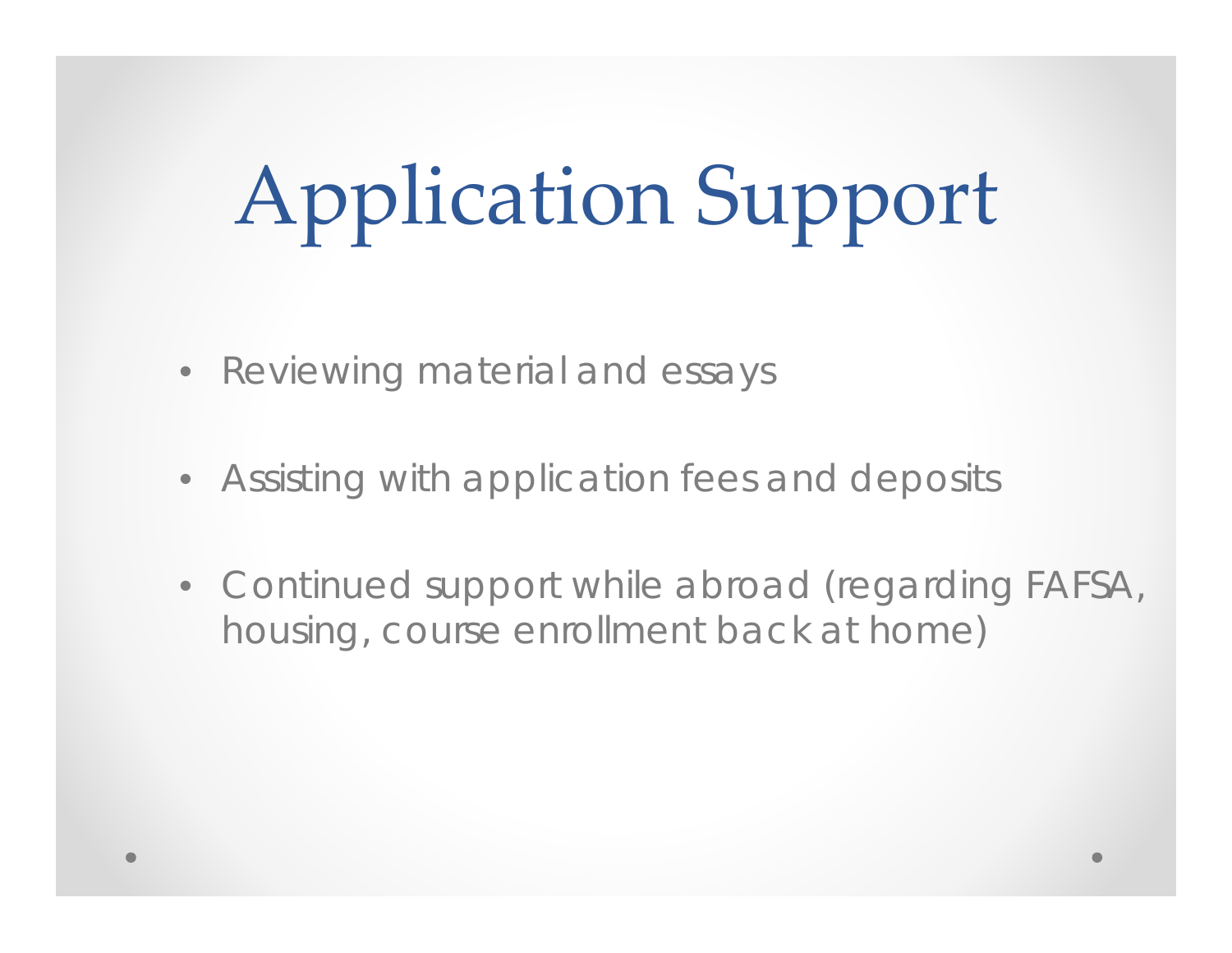# Pre‐Departure Extras

- Passport Workshops
- Specialized scholarships
- Travel Workshops
- Cooking lessons
- Visa assistance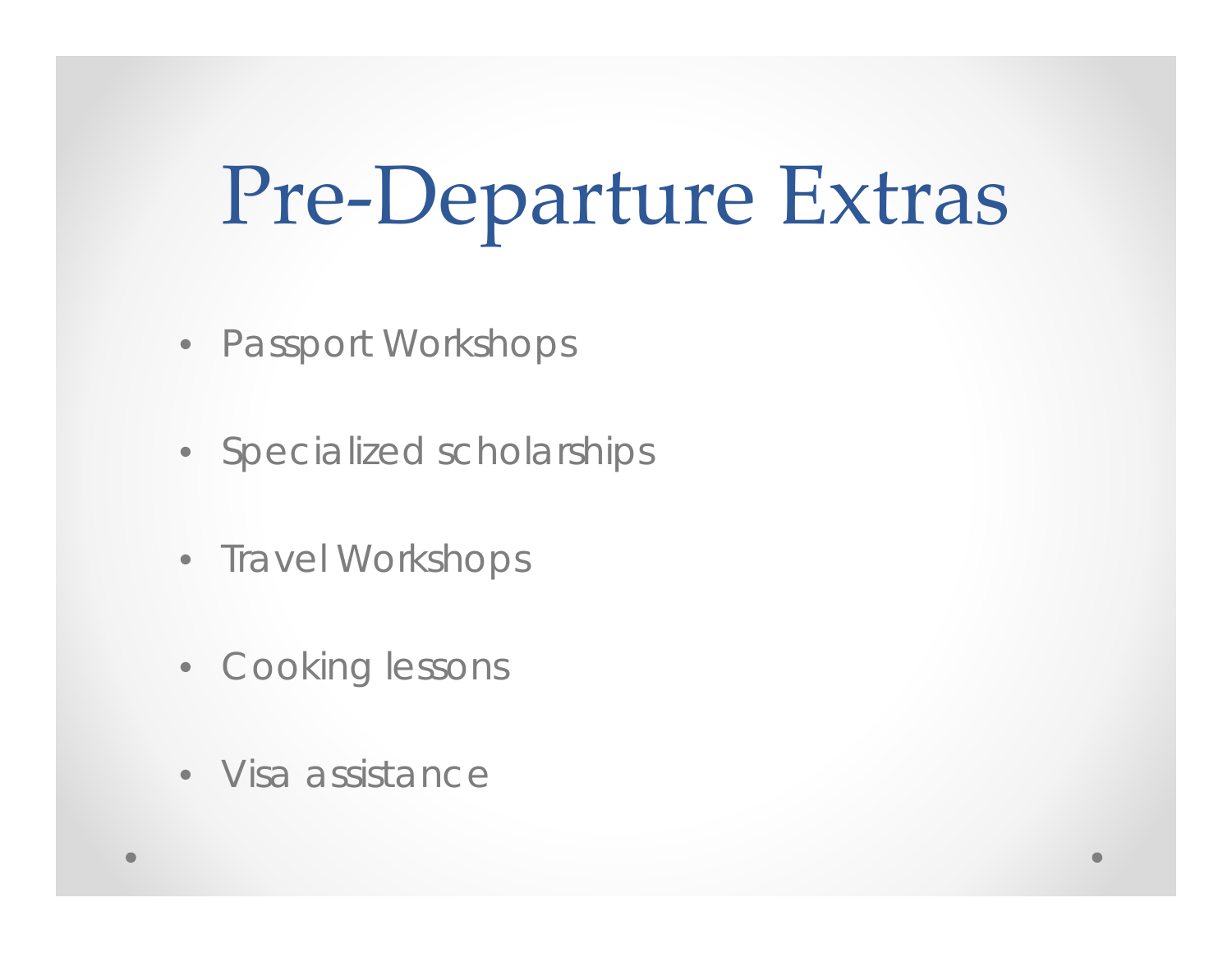## Financial and Pre‐ Professional Incentives

#### • UT Austin

- o Hutchison Scholars
	- Upon acceptance to UT, \$4000 each
- o First Abroad Program
	- 25 awards, \$3000 each
- IFSA-Butler First Generation Scholar Program
	- o Up-front costs, up to \$2500
	- o Specialized publications & on-site services for students & parents
	- o Resume building/reentry workshop
	- o Fill-the-GAP matching scholarships
- Wake Forest
	- o Magnolia Scholars
	- o Specific need-based scholarships, overall \$400,000.00 awarded annually
	- o Passport Workshop
		- Pay for all costs associated with obtaining a passport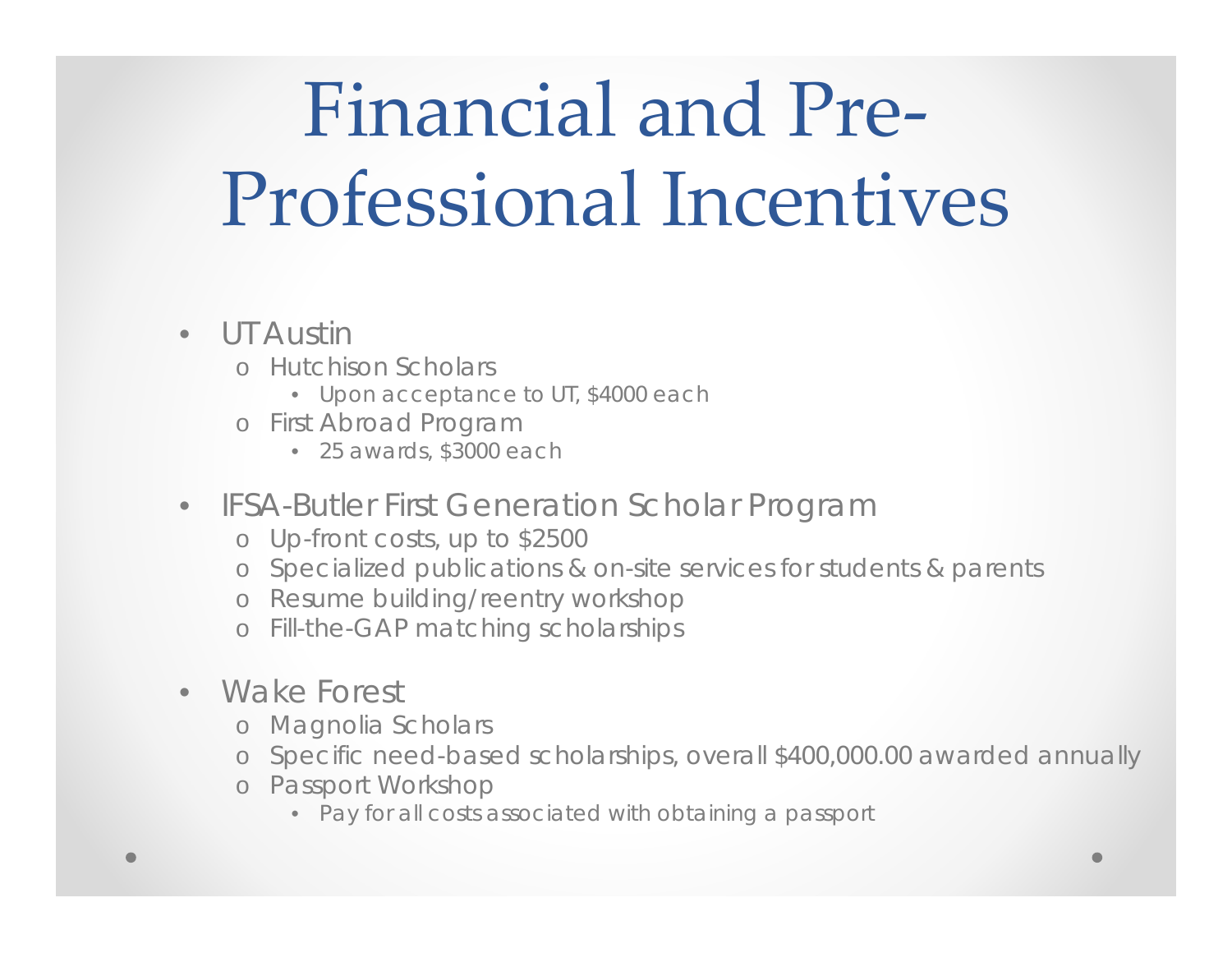## Your Allies

- Office of Multicultural Affairs
- Financial Aid and Financial and Accounting Services
- Office of Career and Personal Development
- Develop Advocates throughout campus
- Program Providers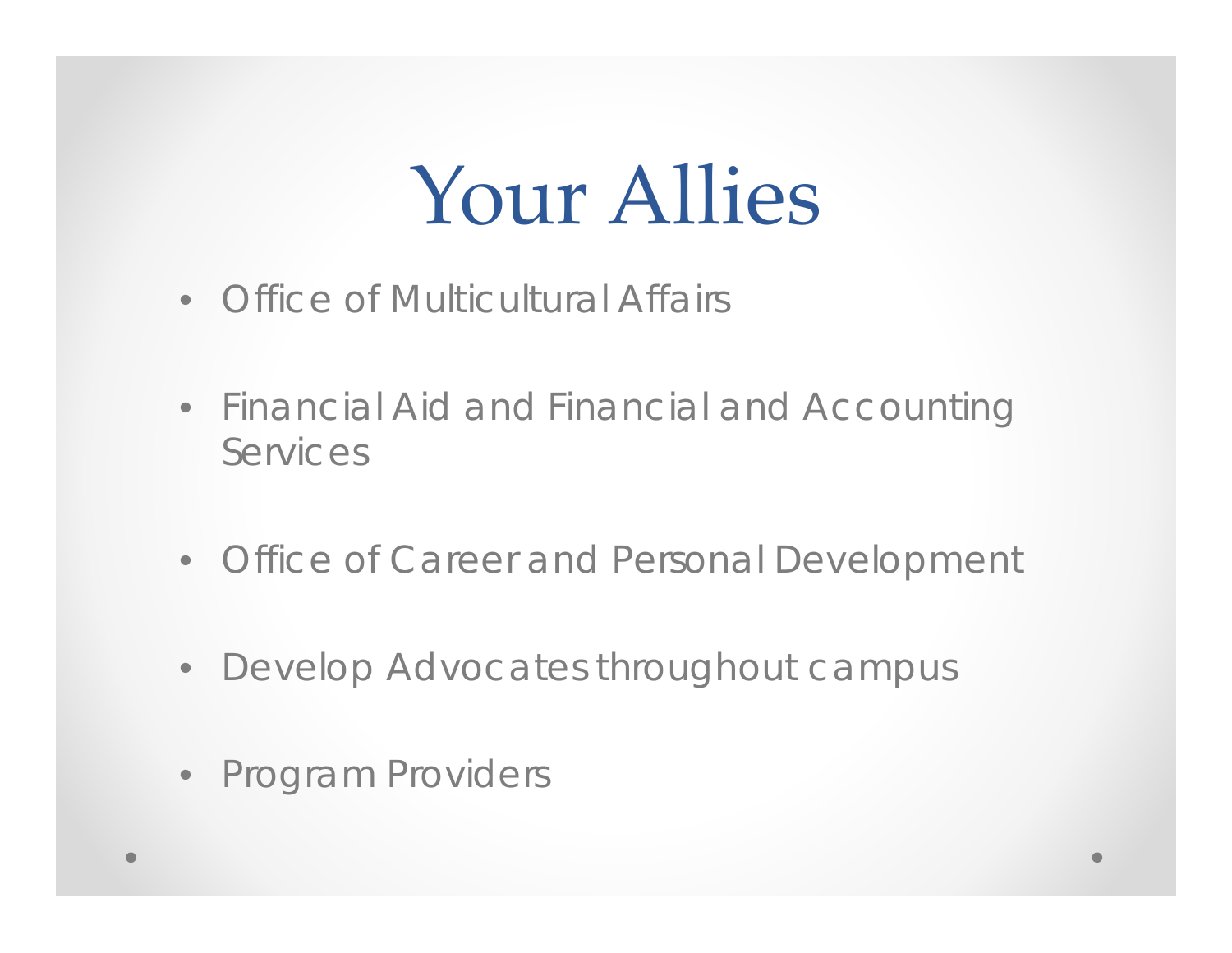## Rewards

- •Admissions & recruitment
- •Increased retention
- •Best supporters on campus for other First Gens to go abroad
- $\bullet$ Increased belief in future abroad opportunities
- Add new dimension and depth to on-site group dynamic
- • Tendency to get involved more locally (due to limited travel budgets), and often this encourages fellow participants to do the same
- •Student growth (example from a first-gen blogger abroad)